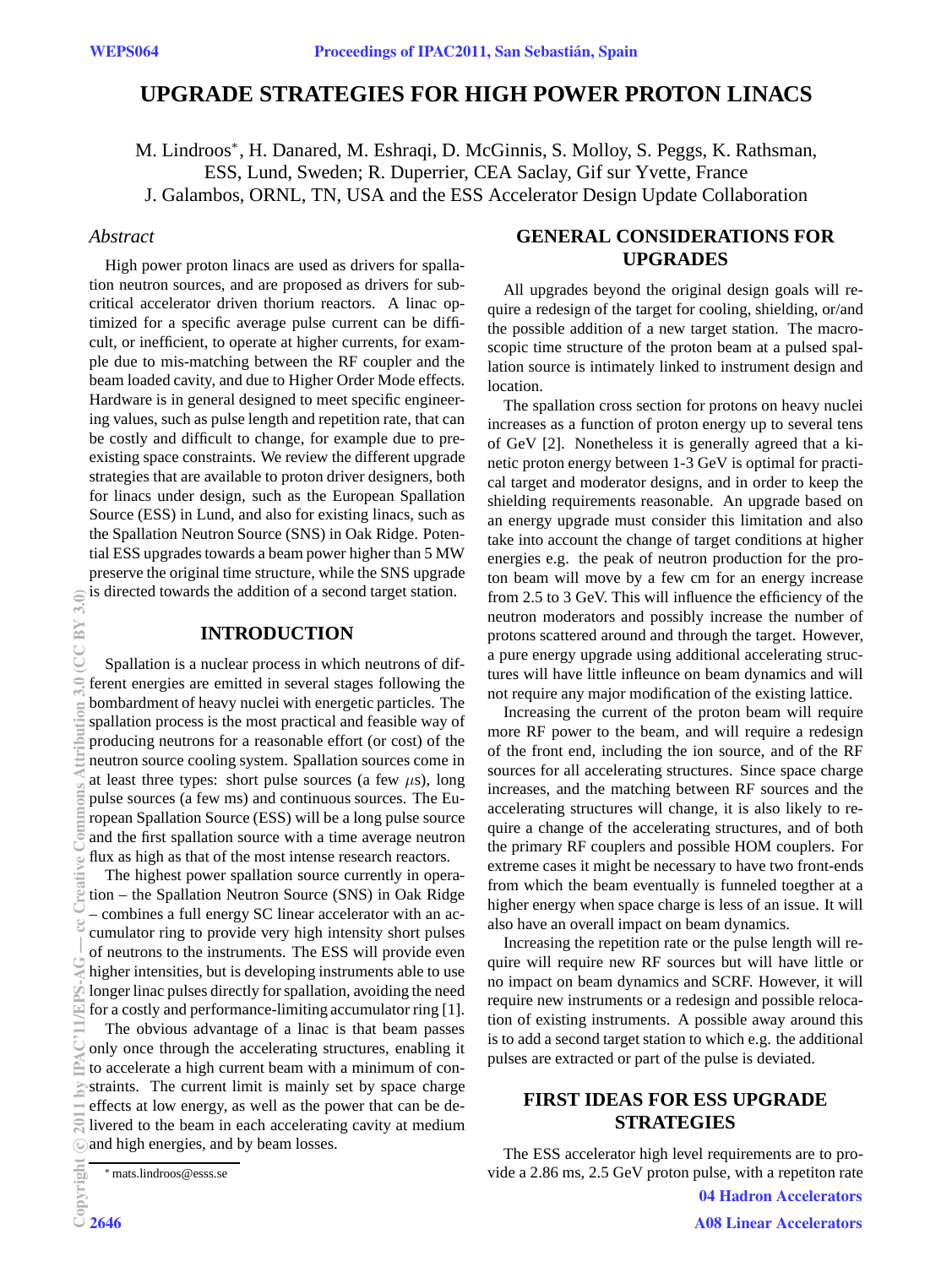of 14 Hz, and 5 MW of average beam power on target. The general lay-out of the linac can been seen in Fig. 1.

# *Energy Upgrade*

The current design for the ESS linac is gradient-limited rather than power-limited, which implies that the beam energy cannot be increased without adding cryomodules. It is, however, close to also being power limited, with power couplers for the elliptical cavities being specified for 900 kW. This is near the approximately 850 kW of power transmitted to the beam in the high-beta section of the current linac design based on the hybrid cryomodules [3]. The RF sources are foreseen to match this power requirement and will be able to deliver 900 kW with a modest margin in the high-beta section [4]. In the spokes and low-beta section, the linac is more strongly limited by the gradient, and power to the beam per cavity is lower.

It follows that a significantly upgraded beam power, to 10 or 15 MW, which needs a combination of higher current and energy, will require both additional accelerating cavities that increase the energy to, say, 3.5 GeV, and an increased beam current, implying more powerful RF sources as well as power couplers either with higher power rating or where two couplers per cavity are used.

With the present layout of the linac and the 100 m space available in the HEBT for upgrades, it would be straightforward to start by increasing the energy to 3.5 GeV by adding 8 cryomodules of the kind already used at the end of the linac. Such an addition would fill up the 100 m of length available in the HEBT and give 7 MW of beam power. Therefore, the remaining part of the HEBT with the bends up to the target level should be designed for 3.5 GeV from the start to prepare for this upgrade scenario.

Instead of going to 3.5 GeV as a first step, one could envisage to increase the beam current to, say 75 mA. With the power couplers still limited to 900 kW, this would require 5 additional cryomodules, since the high-beta section would be limited by the couplers and the accelerating gradient there would have to be reduced. In the other sections, the power per cavity would have to increase to keep a velocity gain compatible with the cavity geometric betas. Thus new RF sources would be needed for these sections, which makes this option less attractive for a small power upgrade. Note that it may be possible to efficiently adjust the power sources, which would then have to be manufactured for these upgrade conditions. Increasing the current to 75 mA or higher also requires an ion source that is more powerful than the one immediately foreseen for ESS, although the RFQ will be designed for 100 mA. The DTL may need to be designed with stronger quadrupoles for 75 or 100 mA compared to 50 mA.

Combining increased energy and increased current to reach, for instance, 10 MW with 3.5 GeV and 75 mA or 14 MW with 3.5 GeV and 100 mA is not possible by just putting new cryomodules after the existing ones with their 900 kW couplers. The power in the the low-beta section 04 Hadron Accelerators

would reach 1.1 MW per cavity with 100 mA, which more or less is within the error margin from 900 kW, and it can be reduced by adding an extra low-beta cryomodule in the 50 mA baseline if absolutely necessary. In the high-beta section, two couplers per cavity or a single one rated at close to 2 MW must be used. Although both alternatives require some extra R&D, they could probably be included from the start without increasing the total cost of the cryomodules with any large fraction.

The major cost for any power upgrade would clearly be the RF sources. If they are initially dimensioned for the baseline 5 MW linac – and anything else would come with a significantly increased initial cost – a substantial upgrade would require more or less all sources to be replaced. As a possible alternative, the old ones could be reused by having two klystrons per cavity in part of the linac, but this has the disadvantage of taking more space in the klystron gallery, which will be big even with a single klystron per cavity (and 1.6 m average spacing between cavities).

A further issue to consider is if the linac layout, with geometrical betas, number of cryomodules per section, etc., should be designed for 50 mA, as it is at present, or if it should rather be designed for a higher current already from the start. In the latter case, fewer cryomodules (may be only one for 7 MW) and power sources will be needed for the upgraded linac, saving costs, but there may be disadvantages initially in having, e.g., geometrical betas further from their optimum values because of increased power in the passband modes. The same holds for coupling of power to the beam which will become less optimal unless the couplers can be made adjustable.

#### *SCRF*

An upgrade scenario involving an increase of the beam current from the nominal 50 mA to 75 mA, while maintaining the kinetic energy of the protons at 2.5 GeV, would have several implications for the SCRF linac.

**Power Couplers** Power couplers are typically matched to a certain beam current so that the power reflected from the cavity is minimised by the term related to the beam loading. An increase in beam current in the cavity by 50% will increase the loading, resulting in an increase in the reflected power. An initial estimate suggests that this increase will be ∼4% of the power arriving at the coupler.

One possible technique for reducing the impact of this is to design the coupler to be matched to an intermediate beam current. This trades off a marginal increase in the reflected power in the case of the nominal beam current for a reduction in the impact of the upgrade.

An initial configuration with two couplers per accelerating structure will require that both couplers are used from the beginning. If not, the second coupler would absorb a lot of power (if it is resistively terminated), or will shift the cavity modes significantly (if it is reactively terminated)